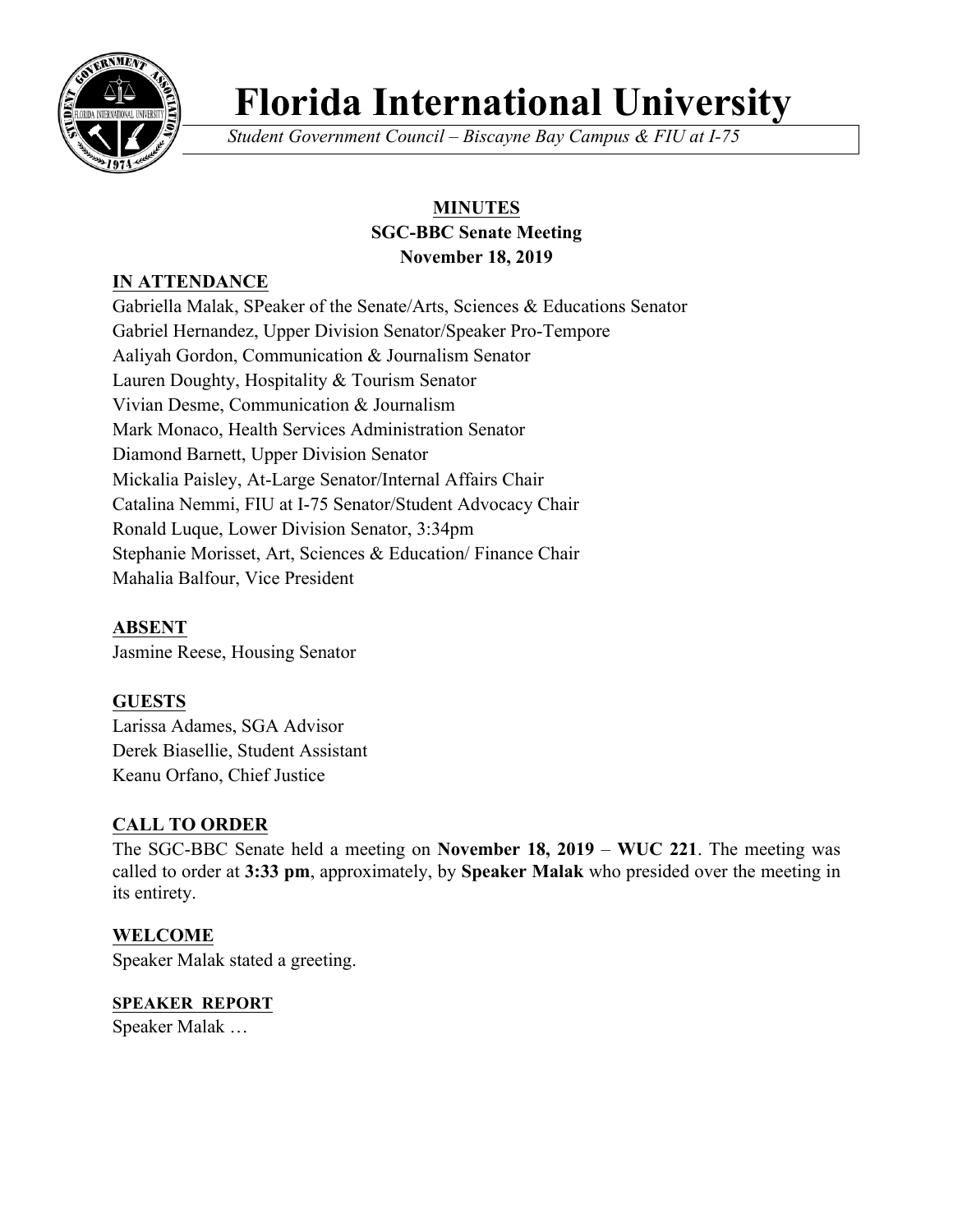#### **VICE PRESIDENT REPORT**

Vice President Balfour …

#### **SPEAKER PRO REPORT**

Speaker Pro Hernandez…

#### **ADVISOR'S REPORT**

Ms. Adames…

- Trip latest date to submit is NOv.1st 2019
- Dining room: survey to complete

#### **Finance Chair Report**

Senator Morisset…

**Internal Affairs Chair Report**

Ms. Paisley...

#### **Student Advocacy Chair's Report**

Ms. Nemmi...

#### **Operational Review Report**

Ms. Desme reported…

#### **OLD BUSINESS**

**A. Approval of the Minutes**

#### **NEW BUSINESS**

#### **A. New Business**

- a. Kahoot
- b. \$230.00 for Townhall/ Art therapy